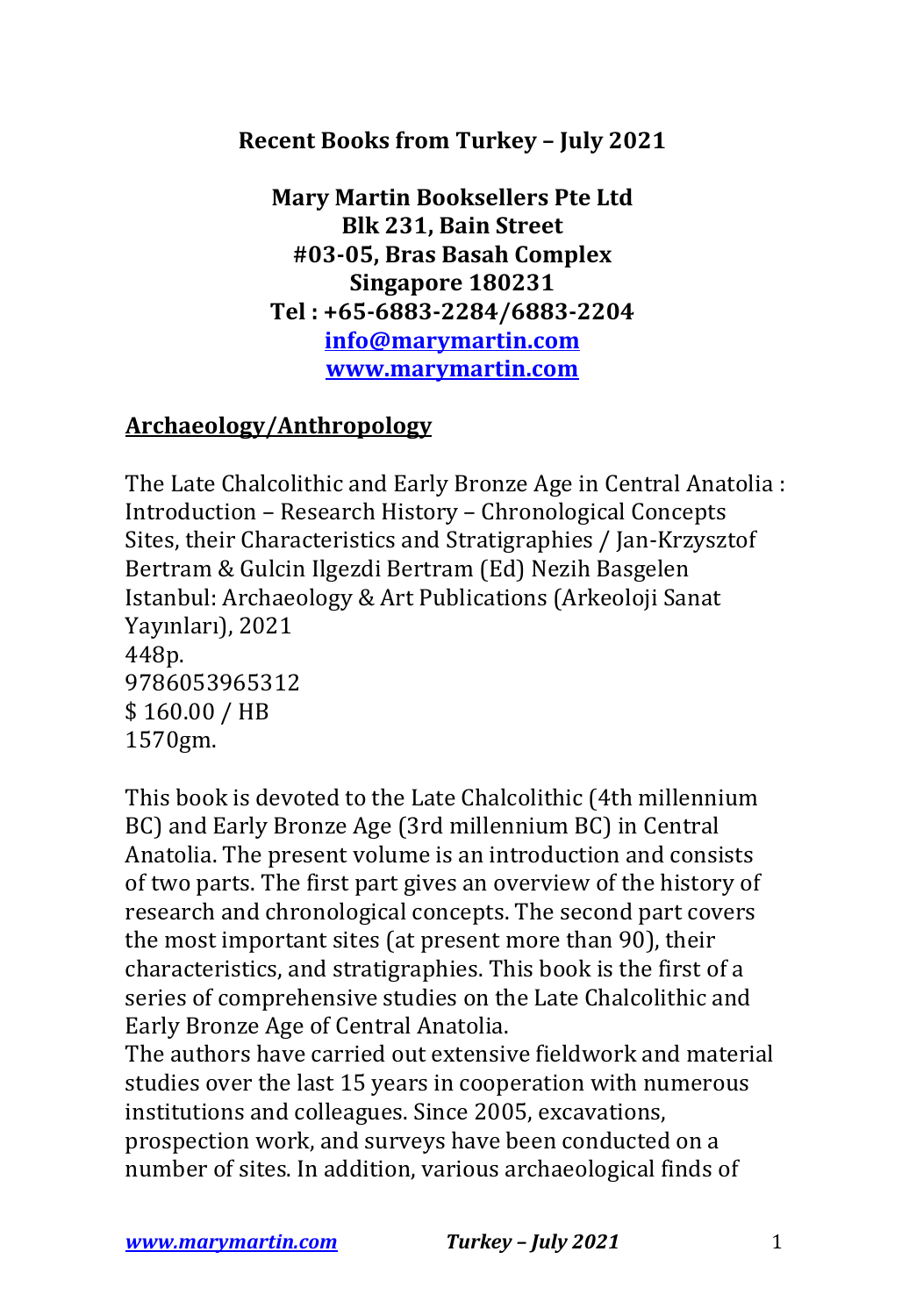this period have been systematically documented and analysed. **http://www.marymartin.com/web?pid=769150**

--------------------------------------------------------------------------------

Spatial Webs: Mapping Anatolian Pasts for Research and the Public (12th International Anamed Annual Symposium) / (Ed) Christopher H. Roosevelt Istanbul: Koc University Press, 2021 xii, 224p. Includes Index 9786057685377 Koc University Research Center for Anatolian Civilizations (ANAMED) Series \$110.00 / PB 562gm.

*Spatial Webs* charts the cultural heritage and identity of Anatolia, focusing on projects that incorporate Geographic Information Systems and other analytical tools in spatially significant research into the past. An important new contribution to archaeology and cultural heritage research, the volume brings together multidisciplinary researchers engaged in creating and using spatialized data resources for interactive web-mapping applications. The topics explored include sociospatial differentiation in *bostancibasi* registers, identity mapping the Jewish communities of medieval Anatolia, and the Turkey Cultural Heritage Map of the Hrant Dink Foundation. **http://www.marymartin.com/web?pid=746052** --------------------------------------------------------------------------------

The Roman Theatre at Nicaea : An Archaeological Guide / Aygun Ekin Meric & Ali Kazim Oz (Ed) Melis Dilek Istanbul: Homer Kitabevi ve Yayincilik Ltd., Sti., 2021 132p. Includes Bibliography 9789944483889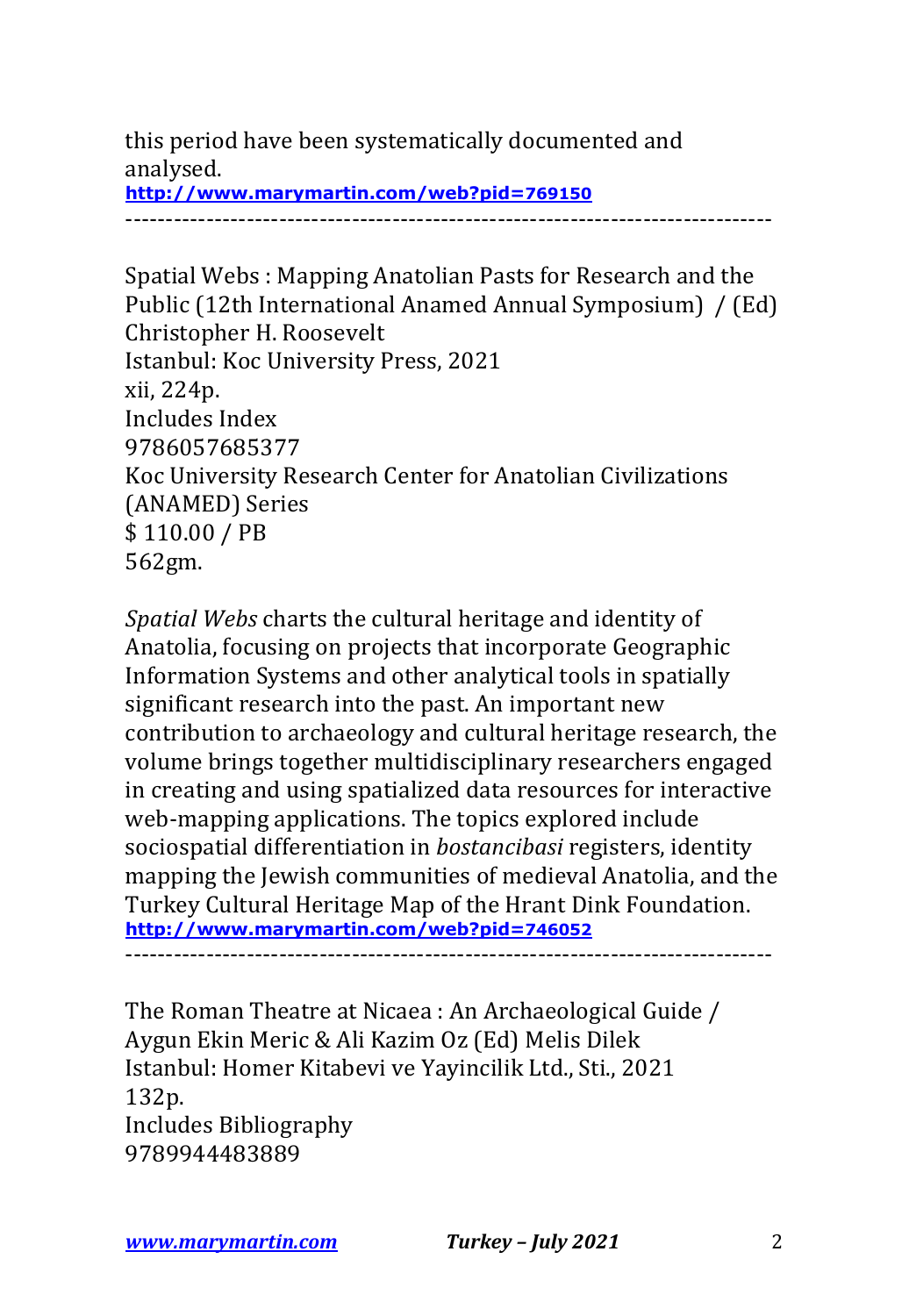Homer Archaeological Guides No. 16

\$ 50.00 / PB 248gm.

The city of Nicaea was located near a large lake and fertile plain, which was the main reason of city's importance through the ages. Notable for its climate and geographical features, it was a socio-political and economic centre of the Bithynia. It has always been one of the most important cities in the region during the Hellenistic, Roman, Byzantine, Seljuks and Ottoman periods. Although the Roman Theatre is the most striking structure of the city, other architectural remains such as tombs, bridges, aqueducts, city walls and gates are still standing. The Roman theatre at Nicaea is located in the southwestern part of the city, close to the city walls and Lake Iznik (Ascania Limme). One of the most impressive archeological buildings in Anatolia, the theatre has been a frequent destination for western travellers for many years. The first scientific studies on the theatre were conducted in 1938 by A. M. Schneider in order to have a better idea of the substructures. The excavations revealed that the theatre was built on a Hellenistic stratum. Although it ceased to function as a theatre in the Late Roman Period (4th cent. AD), it was used for different purposes in the Byzantine and Ottoman periods. **http://www.marymartin.com/web?pid=769151**

**Biography/Memoirs**

Mon Paradis Perdu Au Liban : L'Enchantement de ma Jeunesse a Dhour-Choueirv / Claude Zazadze Istanbul: Editions GiTa, 2021 96p. In French 9789758915972 \$ 30.00 / PB 130gm.

--------------------------------------------------------------------------------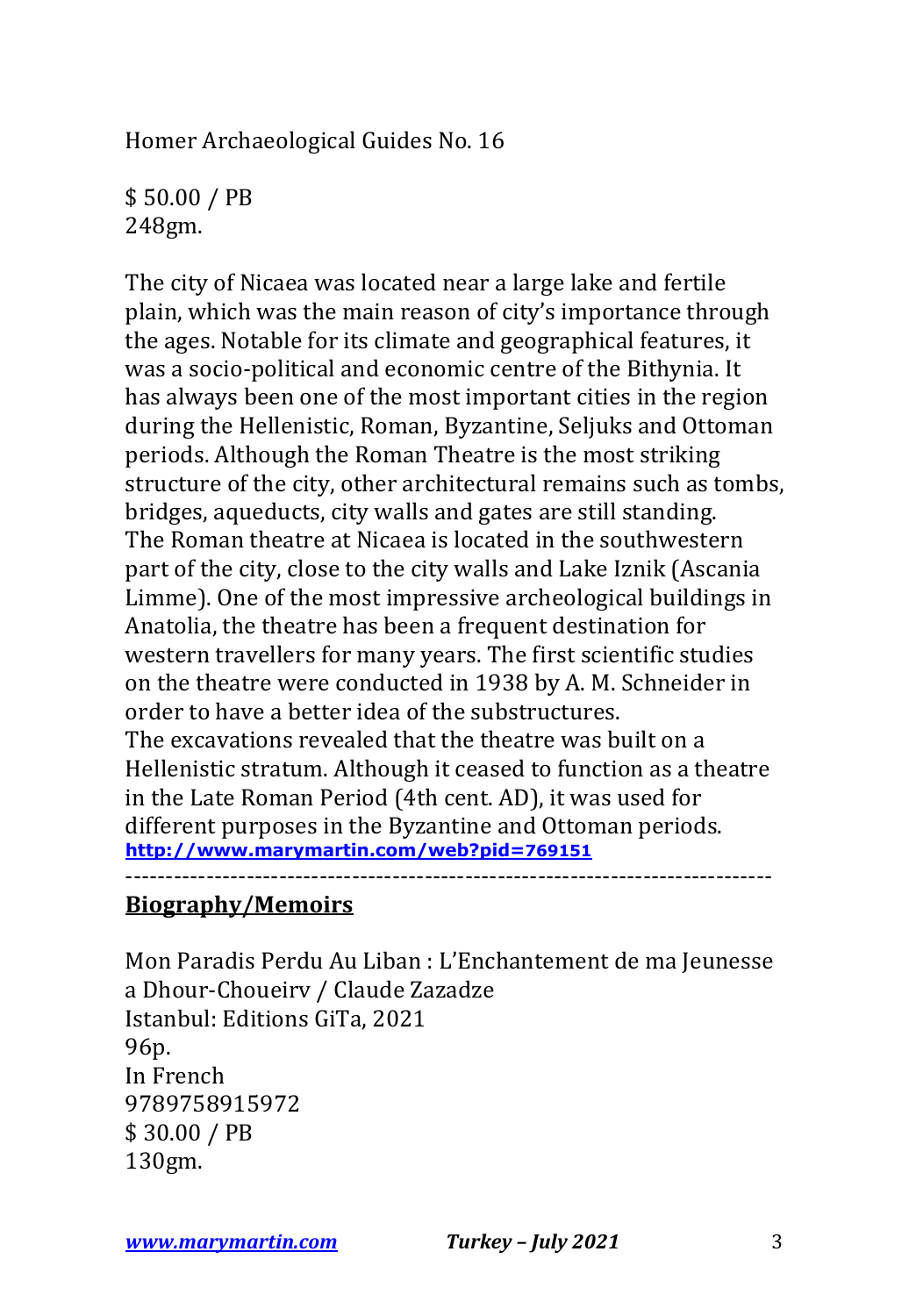En lisant ce manuscrit, comment ne pas évoquer la réplique de Don Rodrigue dans Le Cid de Corneille : « Et pour leurs coups d' essai veulent des coups de maître... » Toutes mes félicitations à l'auteure de cette biographie familale ; un coup de maître, un talent enfoui qui surgit pour nous captiver dès la première ligne et retient notre souffle jusqu' à la fin. Tout en évoquant l'histoire de sa famille, l'auteure nous plonge dans la vie opulente du Beyrouth d'après la Deuxième Guerre mondiale, le « Petit Paris », pour nous mener dans la ville d' Istanbul en pleine expansion après la proclamation de la République. Il n' est pas de mon intention de soulever un coin du voile de ce récit et je préfère laisser le lecteur parcourir ces pages avec le même intérêt et le même plaisir que j' ai ressenti, goûté et savouré. Ce recueil de souvenirs, patrimoine ancestral qui traversera le temps, est le plus beau cadeau qu'une mère, grand-mère, puisse laisser à ses enfants, petitsenfants, et pourquoi pas, à tous les amis proches de la famille, qui, par cette lecture, deviennent les intimes de cette grande dame, Claude Zazadze, pour enfin apprécier encore plus sa vision d' un monde sans frontières... où l'amour dicte sa loi. -Rinaldo Marmara

**http://www.marymartin.com/web?pid=769161** --------------------------------------------------------------------------------

#### **Economics**

The Determinants of Local Government Performance in a Small Island Economy : The Case of North Cyprus, 2004 Q1-2012 Q4 / Assoc. Prof. Dr. Dilber Gaglar Onbasioglu Istanbul: Kriter Yayinevi, 2020 x, 106p.; 16x23,5cm. 9786257130790 \$ 30.00 / PB 180gm.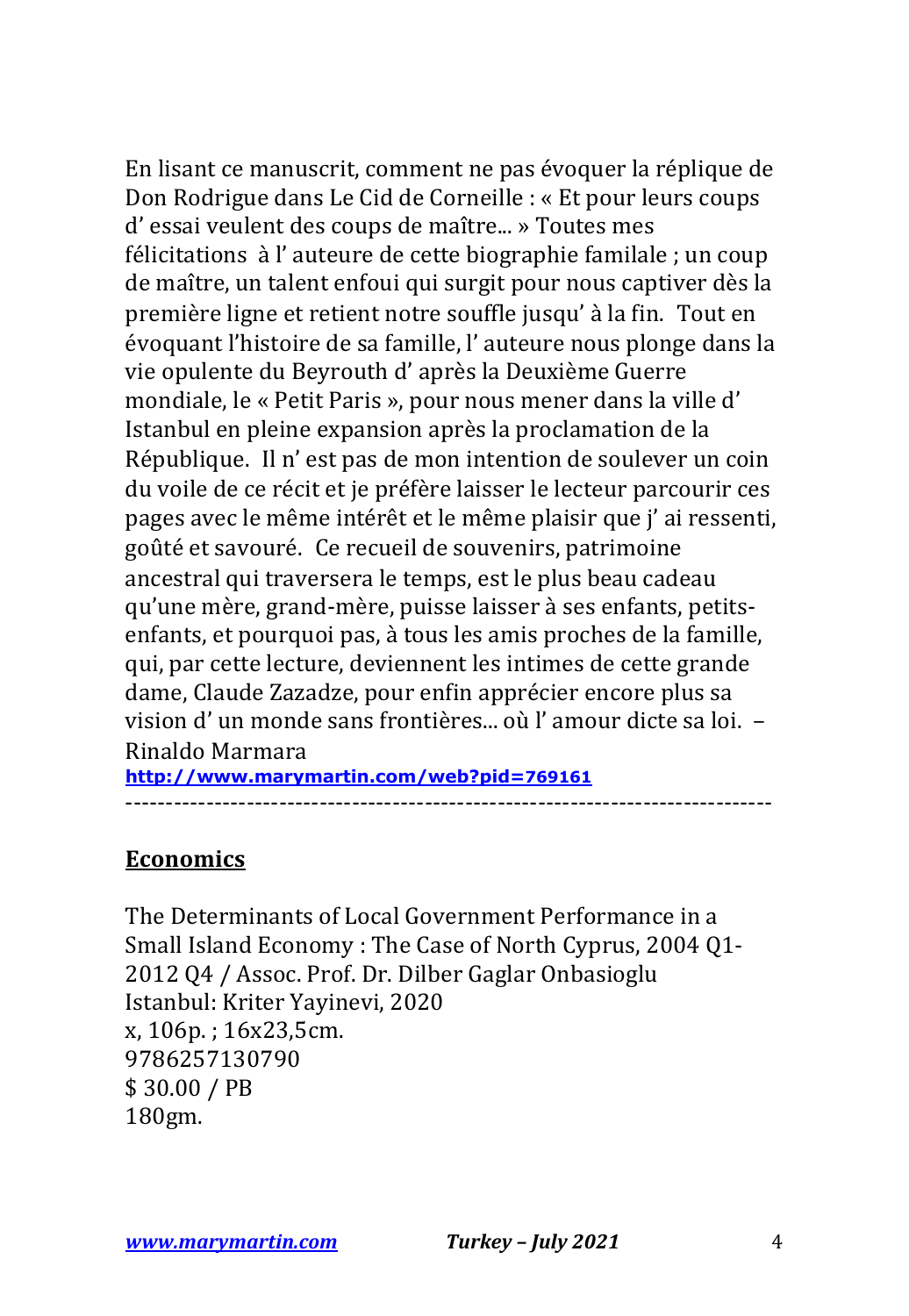The determinants of local government performance have long been of interest, and have been empirically investigated in a number of recent studies. A general question in this area is: why have some local governments across the countries achieved high rates of performance whilst the others remained at lower levels? Evidence from the relevant literature indicates that some local governments or municipalities, particularly in developed countries, achieve very good performance. Others, in particular those from underdeveloped or developing, have very little or almost no performance.

This research empirically investigates the budgeting conditions in North Cyprus and evaluate how budgeting conditions vary from one municipality to the other in the five major municipalities; Lefkosa, Magusa, Girne, Guzelyurt and Iskele over the period 2004Q1 to 2012Q4. Two types of methodologies are conducted. First; it empirically investigates the determinants of local government deficit by using cointegration techniques. The Johansen co-integration and The Vector Error Correction model (VECM) are applied to test the effect of each element such as own-source revenue, grants, expenditures and debt services on the budget deficit. Second, the study test the convergence hypothesis if similar regions within the country converge to the same long-run steady state by considering five major Cypriot municipalities in the North Cyprus economy.

The results from the empirical analysis on budget deficit findings show that there is evidence of a long-run relationship between general deficit and its determinants. The evidence of causality is found from expenditure and debt to general deficit for Lefkosa municipality. There is unidirectional causality from grant and revenue through deficit for Magusa municipality. Third empirical analysis on convergence introduced that the municipalities with the lowest number of people per staff, commonly diverge from the group mean.

**http://www.marymartin.com/web?pid=769181**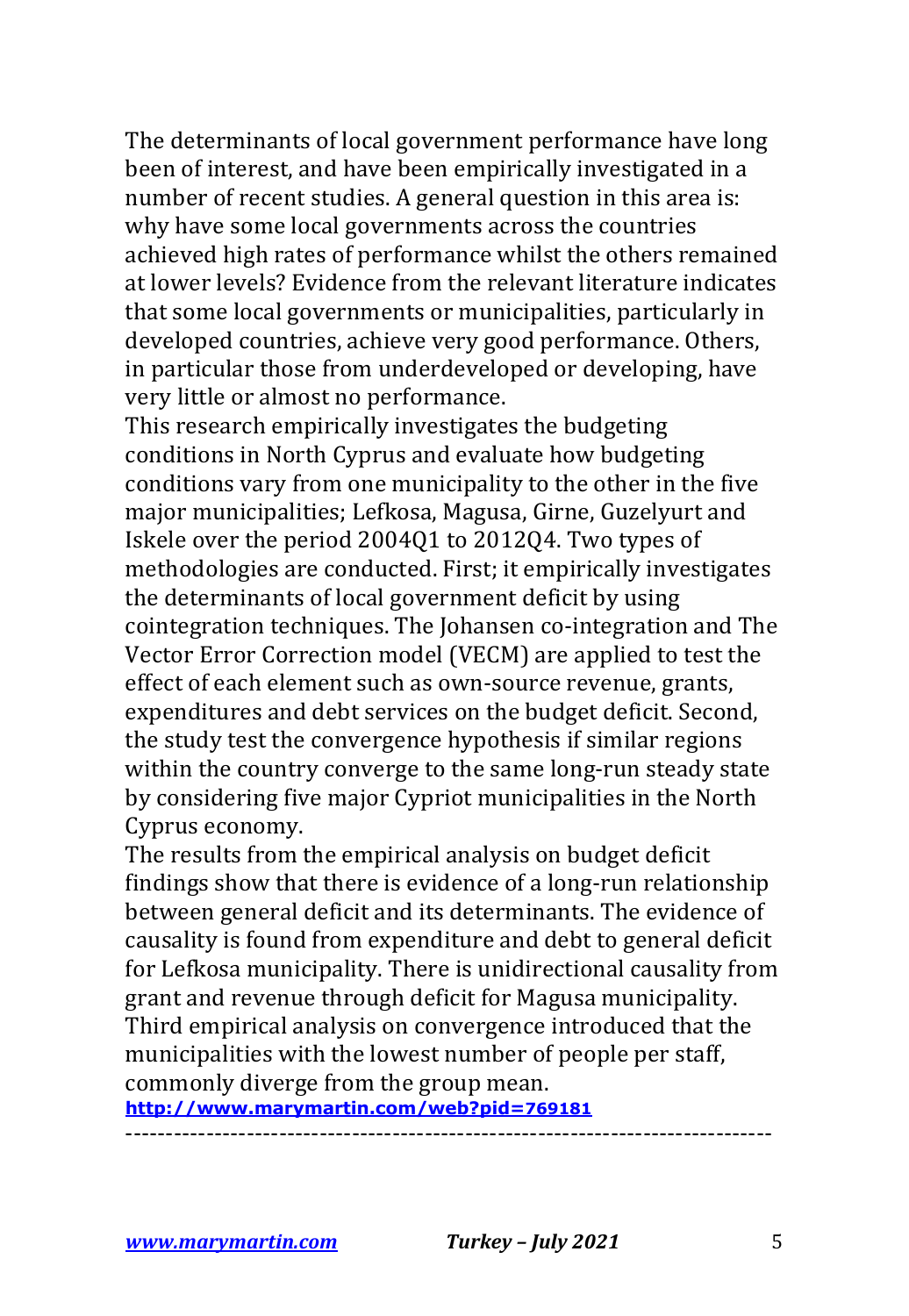# **History**

La Maison de la Vierge Marie : Mont du Rossignol, Ephese Smyrne / Rinaldo Marmara Izmir: Association de la Maison de la Vierge Marie, 2021 376p. Includes Bibliography In French 9786254098727 \$ 95.00 / HB 1720gm. **http://www.marymartin.com/web?pid=769187** --------------------------------------------------------------------------------

Alfabe Ve Matbuat : Turkiye'De Alfabe Devrimi Ve Matbuat Rejimi  $1928-1939m =$  Alphabet and Press : Alphabet Reform and Press Regime in Turkey 1928-1939 / M. Sinan Niyazioglu (Translator) Umur Celikyay Ankara: Koc Universitesi VEKAM, 2021 300p.; 23x28cm. Includes Bibliographical references English & Turkish Language 9786059388276 1. Alfabe kitaplari - Turkiye. 2. Turk dili – Alfabe.

- 3. Alphabet books Turkey.
- 4. Turkish language Alphabet.

\$ 95.00 / PB

1530gm.

The alphabet reform which came into effect in Turkey on November  $1<sup>st</sup>$ , 1928, made reading and writing in Turkish easier compared to the system based on the Arabic script, and it also constituted the new face of Early Republic modernization, which defined its political rhetoric through a break from its Ottoman past. The National Schools (Millet Mektepleri) played a vital role in the campaign for teaching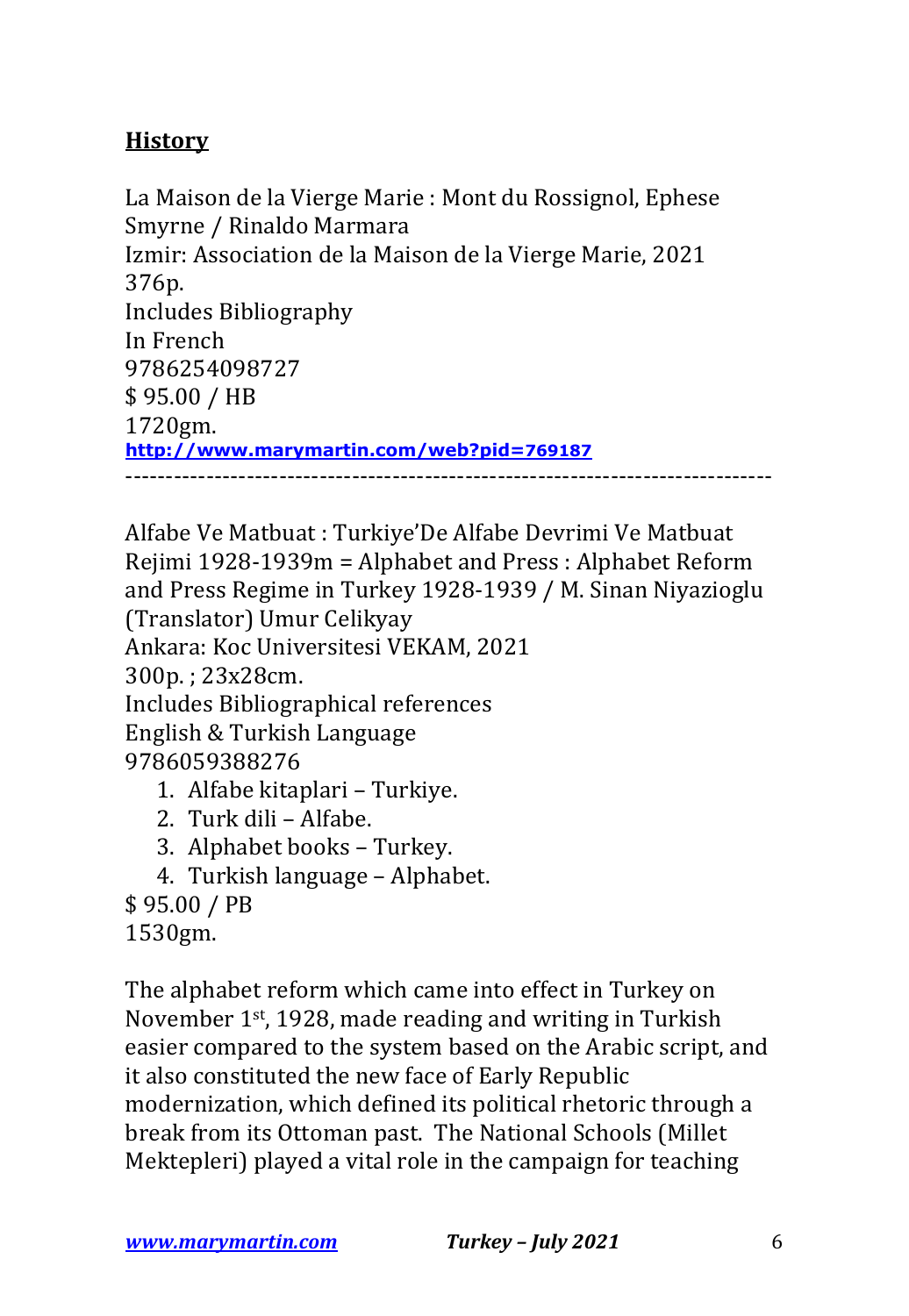reading and writing with the new alphabet, while the press regime structured in 1934 under the direction of the General Directorate of the Press (Matbuat Umum Müdürlüğü) played a key role in the formation of a culture of national press in the country.

Just like its counterparts pursued in the 1930s in Europe, in the United States, and in the Soviet Union, the press regime that was in effect in Turkey during the Early Republic period was an efficient cultural management policy, because it utilized centralized policies to shape official and private publishing that was under the control of political powers and because it got masses to adopt the ideology of modernization through publishing that reached rural areas. In the 1930s, the common goal of the press regimes of socialist, fascist, or liberal government systems, which played an active role in mass communication and education policies was the transformation of the official ideology of modernization into social culture. **http://www.marymartin.com/web?pid=769188** --------------------------------------------------------------------------------

Sephardic Trajectories : Archives, Objects and the Ottoman Jewish Past in the United States / (Eds) Kerem Tinaz, Oscar Aguirre & Mandujano

Istanbul: Koc University Press, 2021

256p.; 16,5x24cm.

Includes Index ; Bibliographical references 9786057685360

- 1. Sephardim Turkey History.
- 2. Jews Turkey.
- 3. Sephardim Material culture Turkey.
- 4. Jew, Turkish Material culture.
- 5. Turkey History Ottoman Empire, 1288-1918.
- 6. Turkey Ethnic relations.
- \$ 80.00 / PB

390gm.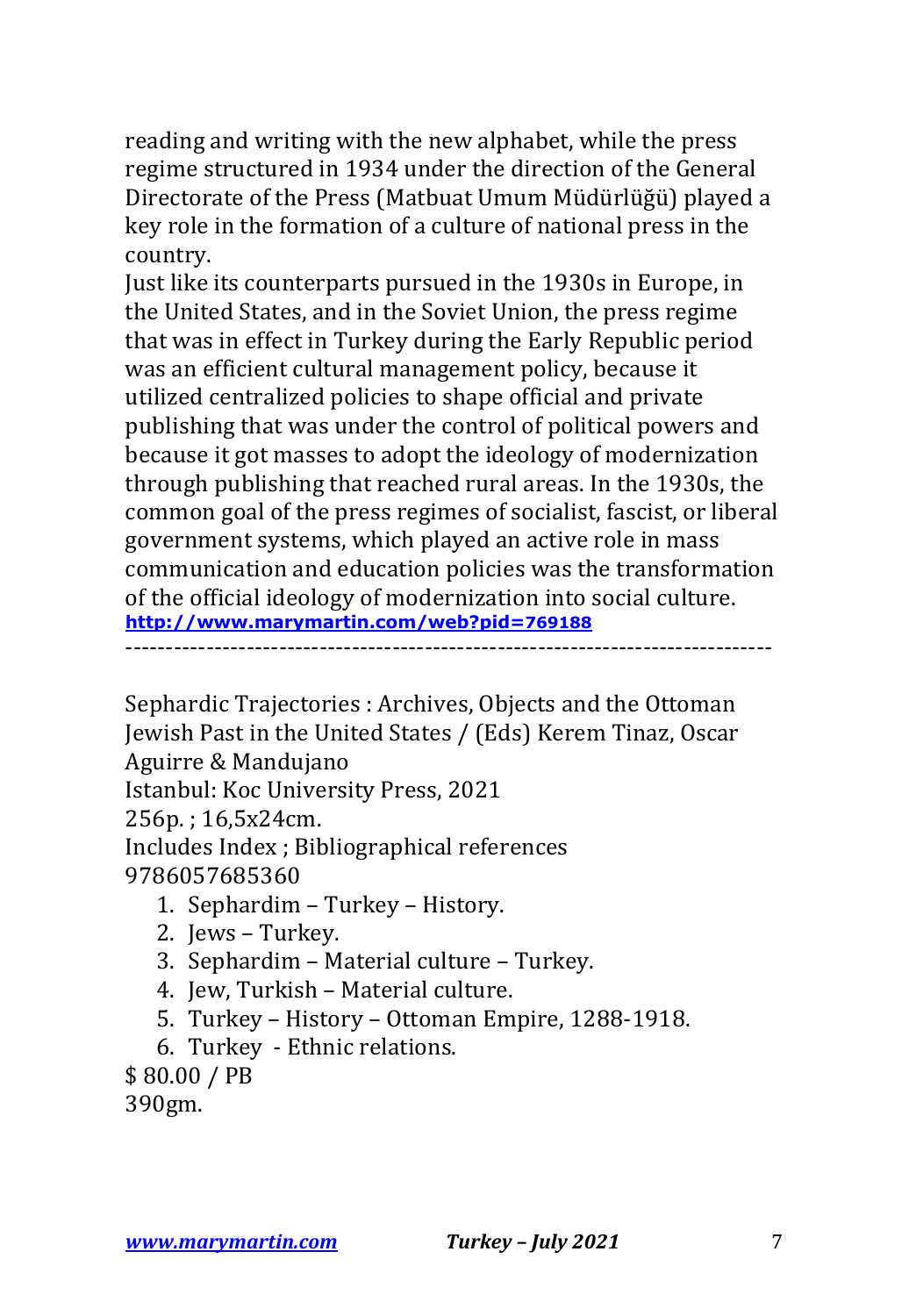*Sephardic Trajectories* brings together scholars of Ottoman history and Jewish studies to discuss how family heirlooms, papers, and memorabilia help us conceptualize the complex process of migration from the Ottoman Empire to the United States. To consider the shared significance of family archives in both the United States and in Ottoman lands, the volume takes as starting point the formation of the Sephardic Studies Digital Collection at the University of Washington, a community-led archive and the world's first major digital repository of archival documents and recordings related to the Sephardic Jews of the Mediterranean world. Contributors reflect on the role of private collections and material objects in studying the Sephardi past, presenting case studies of Sephardic music and literature alongside discussions of the role of new media, digitization projects, investigative podcasts, and family memorabilia in preserving Ottoman Sephardic culture.

**http://www.marymartin.com/web?pid=769189**

--------------------------------------------------------------------------------

Europe Knows Nothing about the Orient : A Critical Discourse from the East  $(1872-1932)$  / Zeynep Celik (Translator) Gregory Key (et al.) Istanbul: Koc University Press, 2021 280p.: 16,5x24cm. Includes Index 9786057685353 1. Orientalism. \$ 90.00 / PB 436gm.

A century before the publication of Edward Said's *Orientalism*, a passionate discourse emerged in the Ottoman Empire, rebutting politicized Western representations of the East. Until the 1930s, Ottoman and early Turkish Republican intellectuals, well acquainted with the European political and cultural scene and charged with their own ideological agendas,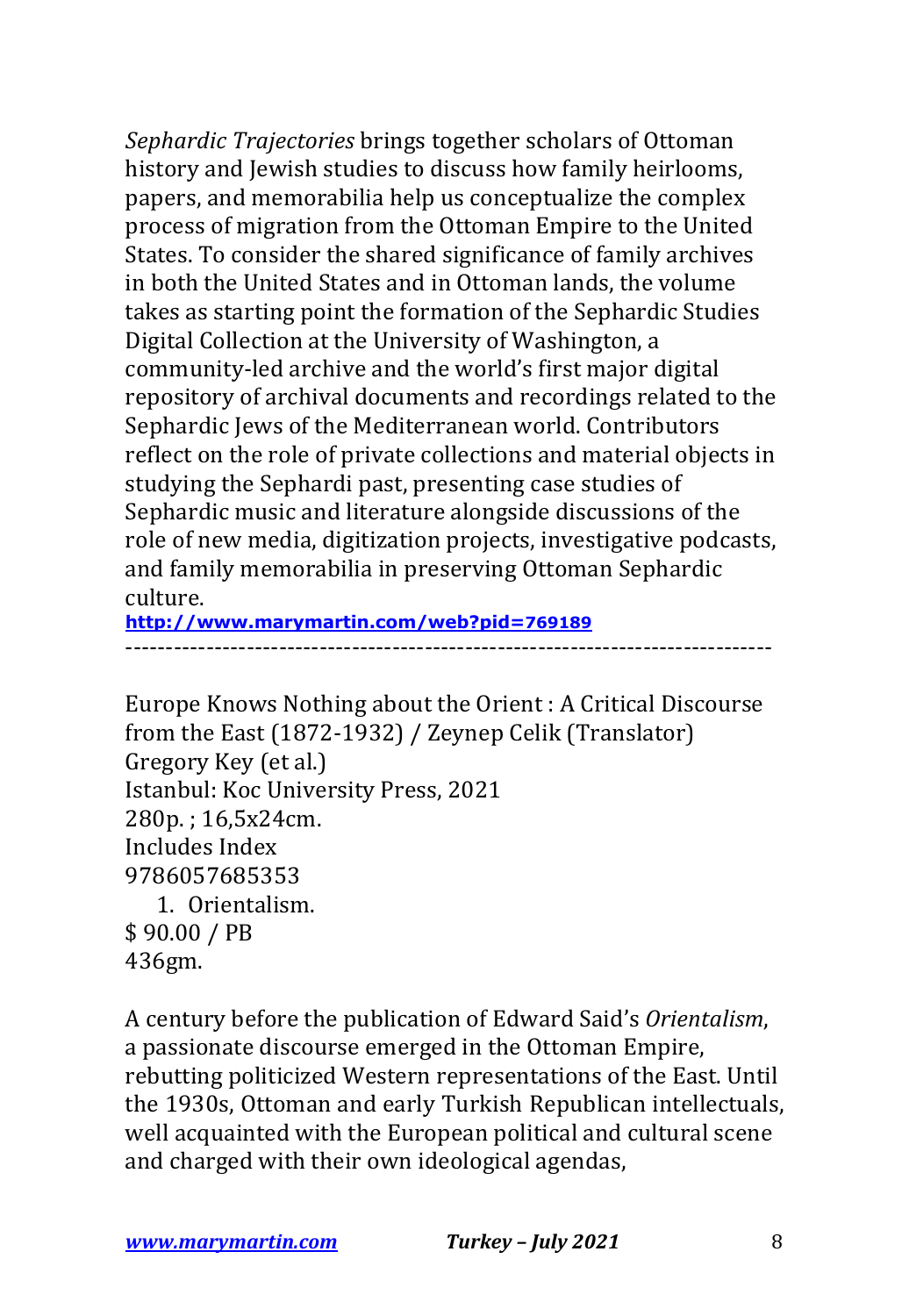deconstructed tired clichés about "the Orient." In this book, Zeynep Celik recontextualizes Eurocentric postcolonial studies, unearthing an important episode in modern Middle Eastern intellectual history and curating a selection of primary texts illustrating the debates.

**http://www.marymartin.com/web?pid=769190**

--------------------------------------------------------------------------------

Diplomatie, Guerre Et Culture En Europe Centrale Et Orientale Ottomane A L'Epoque Moderne : Recueil D'Etudes / Ferenc Toth Centre D'Histoire Diplomatique Ottomane=Center for Ottoman Diplomatic History Istanbul: Les Editions Isis, 2021 216p. In French 9789754286618 \$ 35.00 / PB 356gm. **http://www.marymartin.com/web?pid=769215** --------------------------------------------------------------------------------

Nineteen Years of Ottoman Diplomatic Telegrams 1889-1908, Volume 7, 27 March 1904 - 24 July 1906 / (Ed) Sinan Kuneralp Istanbul: The Isis Press, 2021 866p. Includes Index 9789754280359; 97897543286649 (7.c) \$ 140.00 / PB 1330gm.

Centre D'Histoire Diplomatique Ottomane=Center for Ottoman Diplomatic History **http://www.marymartin.com/web?pid=769254** --------------------------------------------------------------------------------

The (In) Visible Community : Bulgarians in Ottoman Salonica / Yura Konstantinova Istanbul: The Isis Press, 2021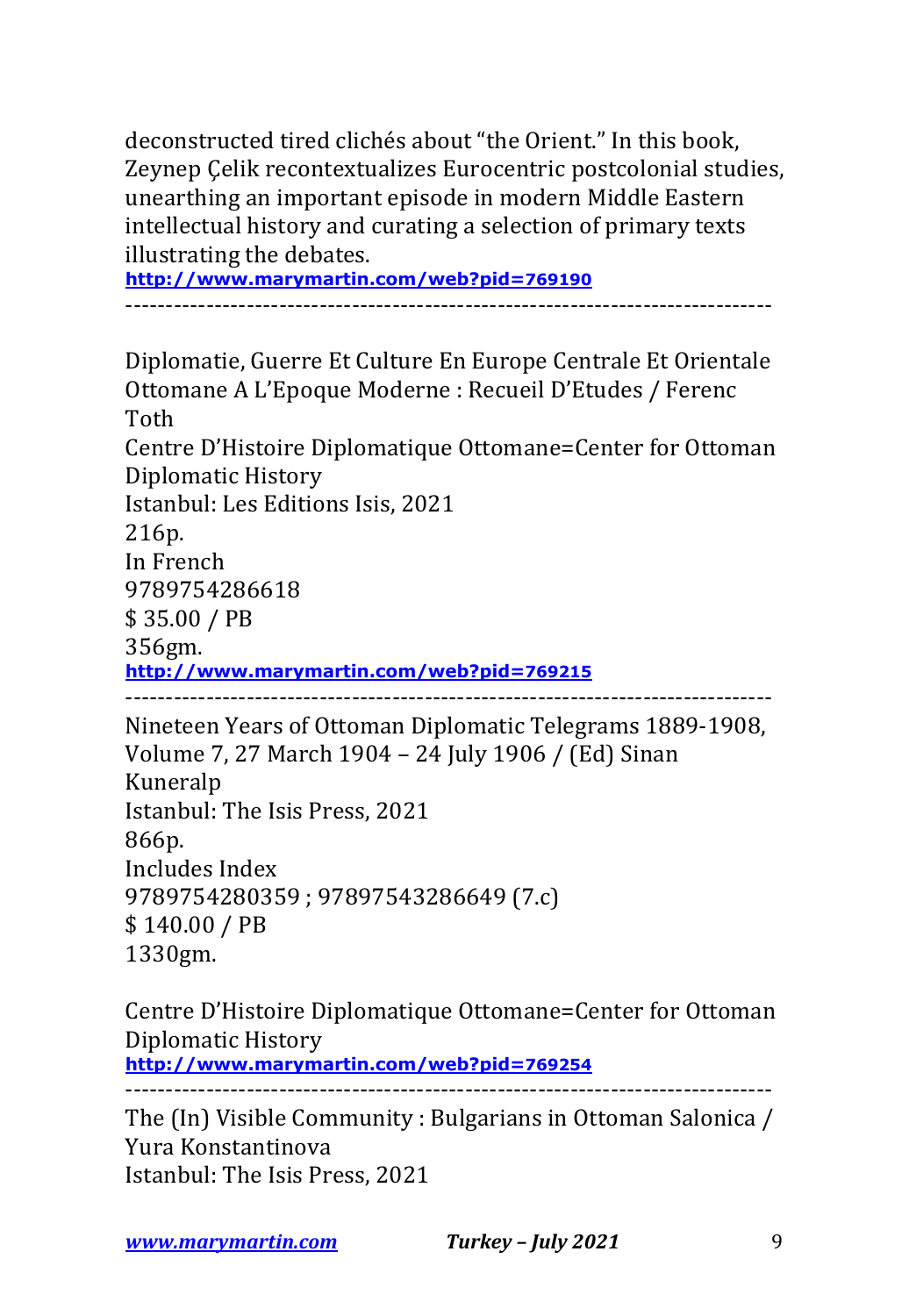320p. Includes Index ; Bibliography 9789754286632 \$ 45.00 / PB 512gm. **http://www.marymartin.com/web?pid=769255** --------------------------------------------------------------------------------

The Changing Perspectives and "New" Geopolitics of the Caucasus in The  $21<sup>st</sup>$  Century / (Eds) Dr. Serdar Yilmaz & Dr. Murat Yorulmaz Ankara: Astana Yayinlari, 2021 304p. 9786257890953 \$ 40.00 / PB 452gm.

The change of the geopolitical realities and dynamics, the latest regional developments and the emergence of a new perception of security due to the new situation in Karabakh have changed current perspectives in the South Caucasus region. This book will provide a comprehensive introduction for students, academics, media representatives, business persons and those who are interested in the region. It will guide you through in a very readable and engaging style as it covers all the salient points and issues of the North Caucasus (the authonomous republics) succinctly and the South Caucasus (Azerbaijan, Georgia, Armenia) in detail. After the last development and Russian direct involvement in the Karabakh issue, the world's attention has focused increasingly on the Caucasus region. Thus, The Changing Perspectives And 'New' Geopolitics Of The Caucasus In The 21st Century book will be an excellent introduction to the complexities of a little-known the Caucasus region and make a significant contribution to the understanding of fundamental issues of the region.

As the editors, we would like to dedicate this book to the heroic Azerbaijani soldiers who were martyred during the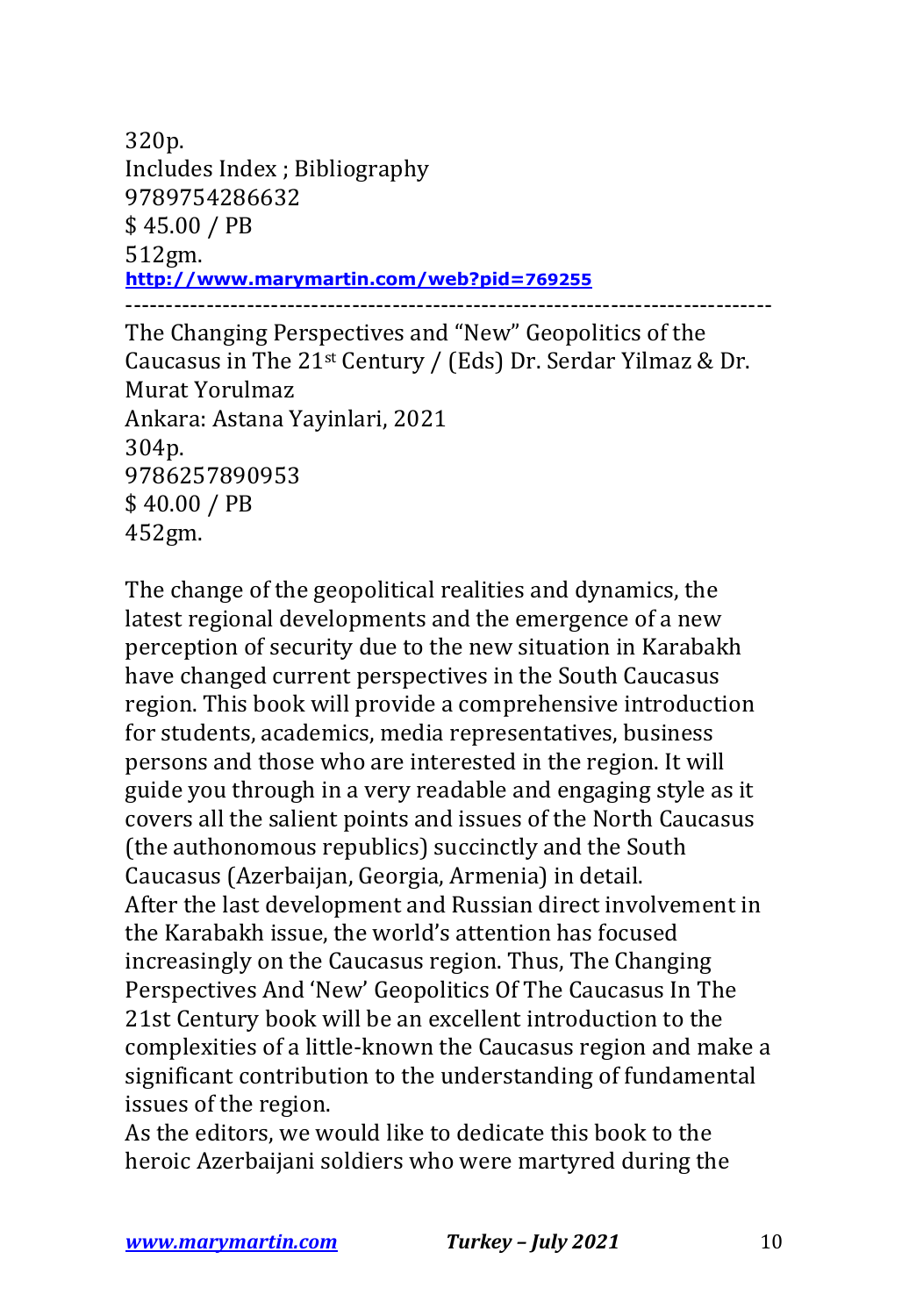struggle for the liberation of the Karabakh lands from the Armenian occupation. **http://www.marymartin.com/web?pid=769256**

--------------------------------------------------------------------------------

Identity in Foreign Policy : Turkish Conservatives in Cyprus Question 1960-1980 Era / Burak Binarci Istanbul: Akcag Yayinlari, 2021 xvi, 120p. Includes Bibliography \$ 25.00 / PB 186gm. **http://www.marymartin.com/web?pid=769257** --------------------------------------------------------------------------------

The Sounds of Silence - VI : Siva's Armenians Speak / Narod Avci & Rudi Sayat Pulatyan (Ed) Altug Yilmaz (Translator) Robert Christopher Beer Istanbul: Hrant Dink Foundation Publishing, 2021 208p. Includes Index 9786057039910 \$ 30.00 / PB 252gm.

Before World War I, the 140 towns and villages in Sivas Province's eleven districts were home to nearly 80,000 Armenians. There were close to 150 Armenian educational institutions, fourteen monasteries and 128 churches. In 1915, these educational institutions disappeared completely. The population, numbering 3,500 in 1927, fell to around 1,000 in 1938 and, influenced by the 'Citizen, Speak Turkish' campaign, the Capital Tax, and the reverberations of the September 6-7 pogroms in Sivas, it fell into swift decline from the mid-20th century onward. Today, only around twenty Armenian families reside in the city and its surrounding villages.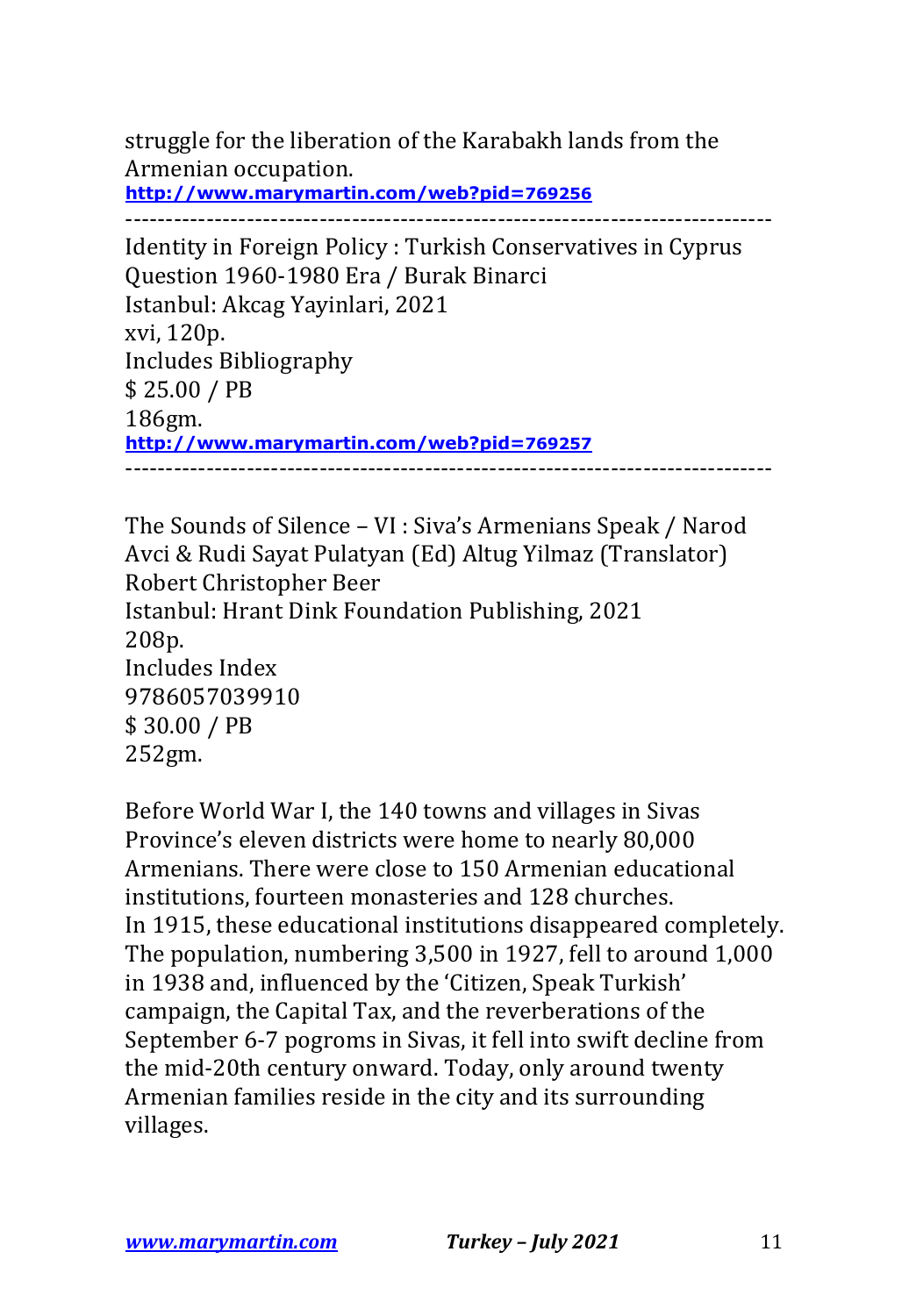The in-depth interviews in this book provide a look into Sivas's Armenians' old memories, their customs, practice of communal gender roles, how they sustained their worship in the absence of a church, how they celebrated their holidays, their relations with non-Armenians and their reasons for emigrating from the region.

**http://www.marymartin.com/web?pid=769275**

--------------------------------------------------------------------------------

Articles on Exchange: History and Ataturk / Prof. Dr. Kemal Ari Ankara: Sentez Publishing, 2021 216p. 9786257906265 \$ 30.00 / PB 210gm.

At the turn of the 20th Century, Turks founded a modern nation state. Gazi Mustafa Kemal Atatork played the most significant role in the foundation of Turkish Republic. Migrations have played an important role in the formation of the social structure of this state; and population exchange between Greece and Turkey occupies the first place among these migrations. The exchange included all the residents of t within the boundaries of both Greece and Turkey with the exception of those in West Thrace and Istanbul. Thus, 1.200.000 people migrated from Turkey to Greece; and, similarly, 500.000 people migrated from Greece to Turkey. This book comprises of some of the articles that I have written at different times on the topics of Atatork and the Population Exchange.

**http://www.marymartin.com/web?pid=769276**

Zaza People's Origin Based on DNA : The History of The Unknown Zaza People / Musa Guna Ankara: Nobel Akademik Yayincilik, 2021 viii, 108p.; 13,5x21,5cm. 9786254391095

--------------------------------------------------------------------------------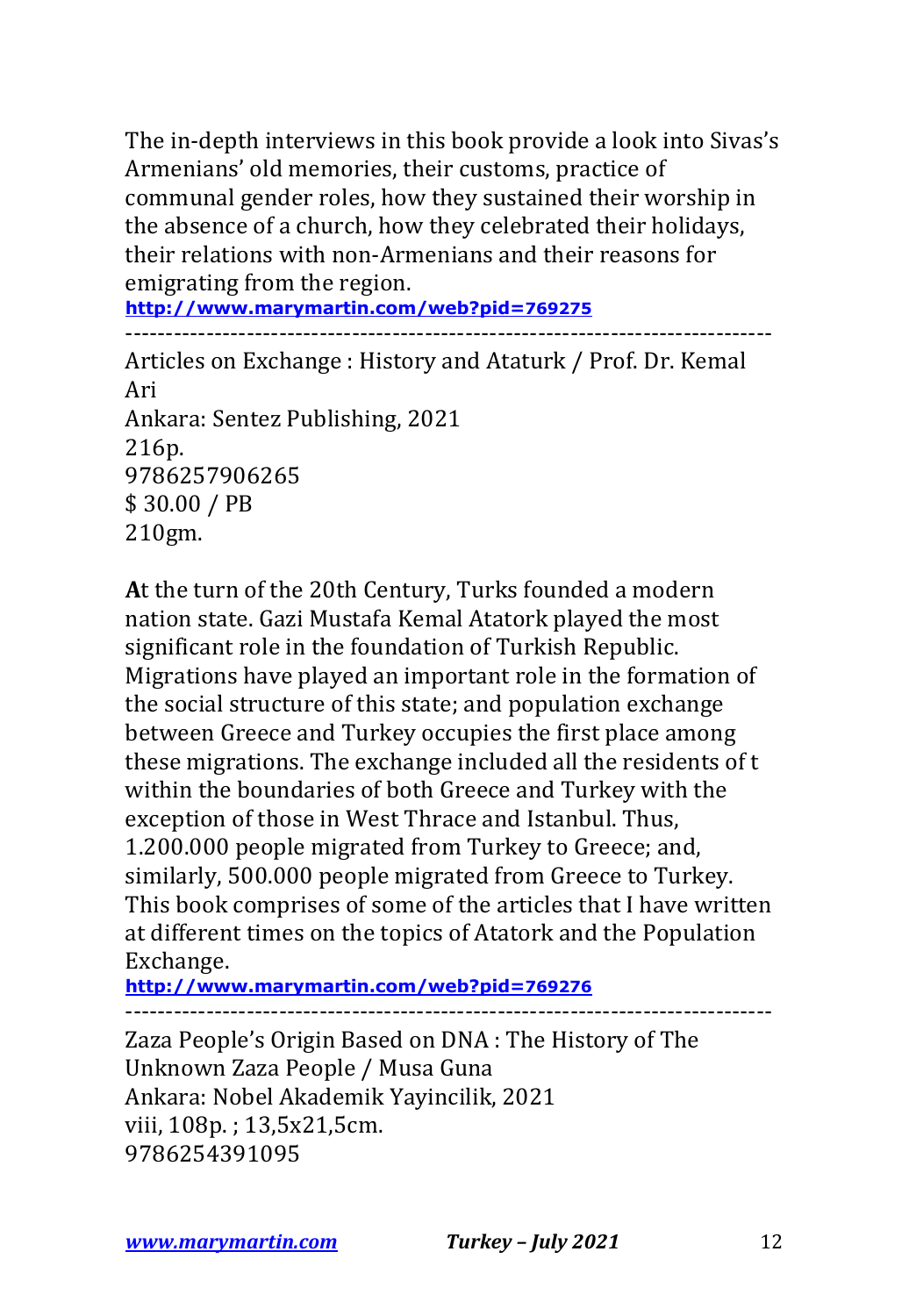- 1. DNA.
- 2. History.
- 3. Religion.

\$ 32.00 / PB

120gm.

**http://www.marymartin.com/web?pid=769277**

-------------------------------------------------------------------------------- Resistance Everywhere: Politics of Turkey's Left-Wing Diaspora in France (1971-1988) / Ogul Tuna

Istanbul: Libra Kitapcilik ve Yayincilik, 2021 156p. Includes Index ; Bibliography 9786257900805 \$ 40.00 / PB 162gm.

France had been a center of attraction and a country of asylum for the dissidents of the political regimes in Turkey since the nineteenth century. Starting from the first crackdowns on the Communist Party of Turkey, many politicians, artists, journalists, and students accused of communist activity sought refuge in the Hexagon. As the number of migrants and refugees from Turkey increased after the influx of workers, their families, and the victims of two coups d'état during the 1970s and 1980s, the political activities of Turkey's left-wing diaspora in France diversified and cherished. They built strong links with their French counterparts, varying from the Communist Party of France to the intellectuals and artists, like Pablo Picasso or Irène Mélikoff. They participated in the struggle of the French working class, exposed human rights violations in their homeland, and tried to unify the Left under the same banner.

Relying mostly on the archives of the Communist Party of Turkey and the Workers' Party of Turkey, this work tries to illuminate a neglected side of Turkey's left-wing diaspora in France and Western Europe.

**http://www.marymartin.com/web?pid=769294**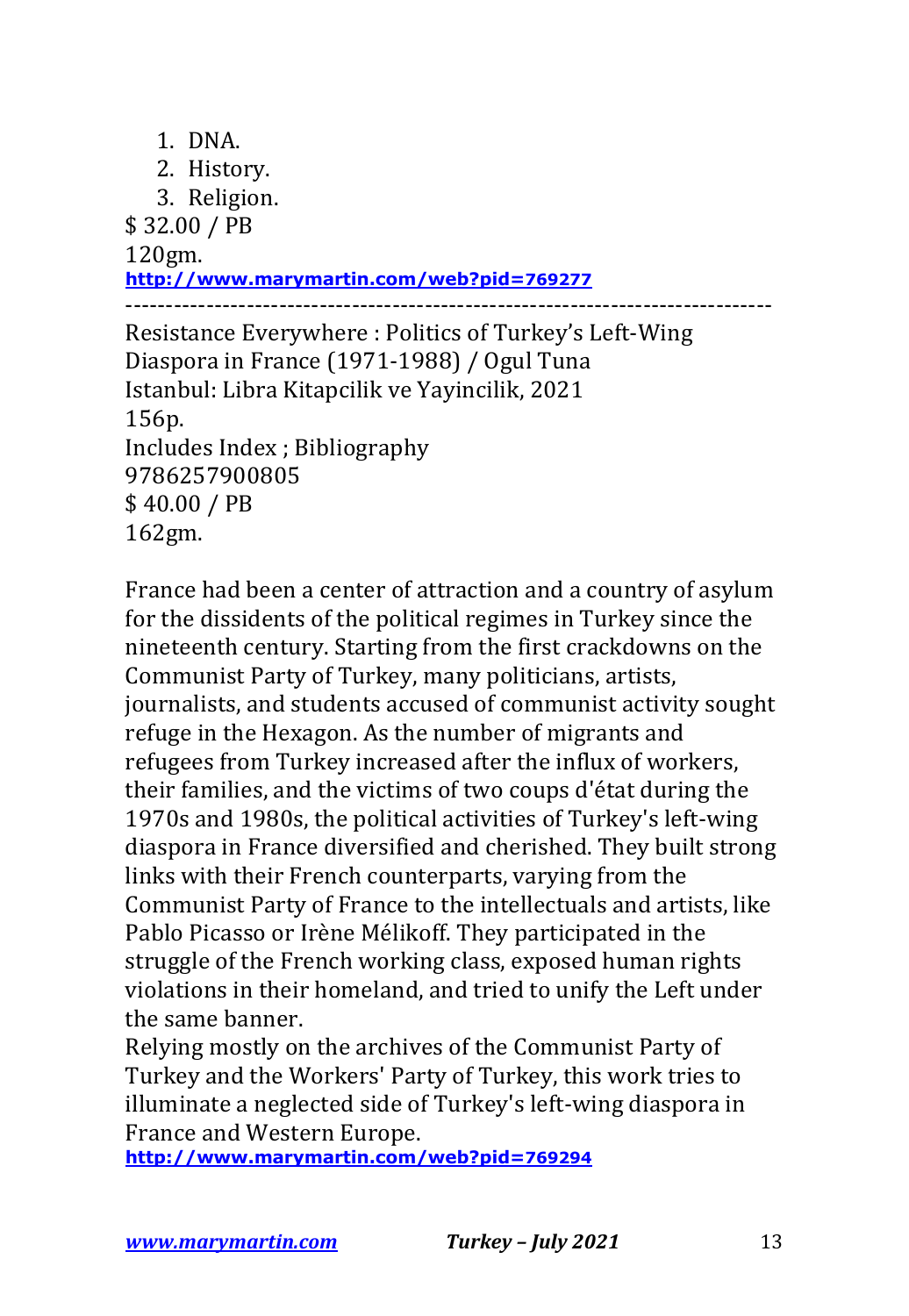-------------------------------------------------------------------------------- Letra a Mi Padre Sovre Los Primos Kubanos = Letter to My Father About Our Cuban Cousins / Roz Kohen Istanbul: Libra Kitapcilik ve Yayincilik, 2021 220p. Includes Index ; Bibliography Spanish & English Language 9786257900768 \$40.00 / PB 220gm.

Letra a mi Padre sovre los Primos Kubanos trata sovre la bushka de miembros de famiya Djudia ke se desparesyeron anyos antes: este grupo partikular de imigrantes Djudios Otomanos abandonaron orijinalmente Silivri, una sivdad chika en Trakya, al empesijo del siglo XX i se embarkaron en un sigundo viaje de Estambol a Havana, Kuba en 1923, al mizmo tyempo ke el Emperio Otomano se dezazyo i nasyo la Republika Turka. Se yevaron kon eyos su lingua nativa, el Djudeo-Espanyol, ke surbivyo durante 450 anyos en las tierras Otomanas. \*\*\*

Letter to my Father about our Cuban Cousins is about the search for my long-lost Jewish family members. They were Ottoman Jewish immigrants who originally left Silivri, a small town in Thracia, at the very beginning of the 20th century and embarked on a second journey from Istanbul to Havana, Cuba in 1923, when the Ottoman Empire dissolved, and the Turkish Republic was born. Their most valuable possession was their native language of Judeo- Spanish that survived for 450 years in the Ottoman lands.

**http://www.marymartin.com/web?pid=769295** --------------------------------------------------------------------------------

Memoire sur la Prostitution Publique a Constantinople / Docteur Branzeau (Preface) Rifat N. Bali Second Edition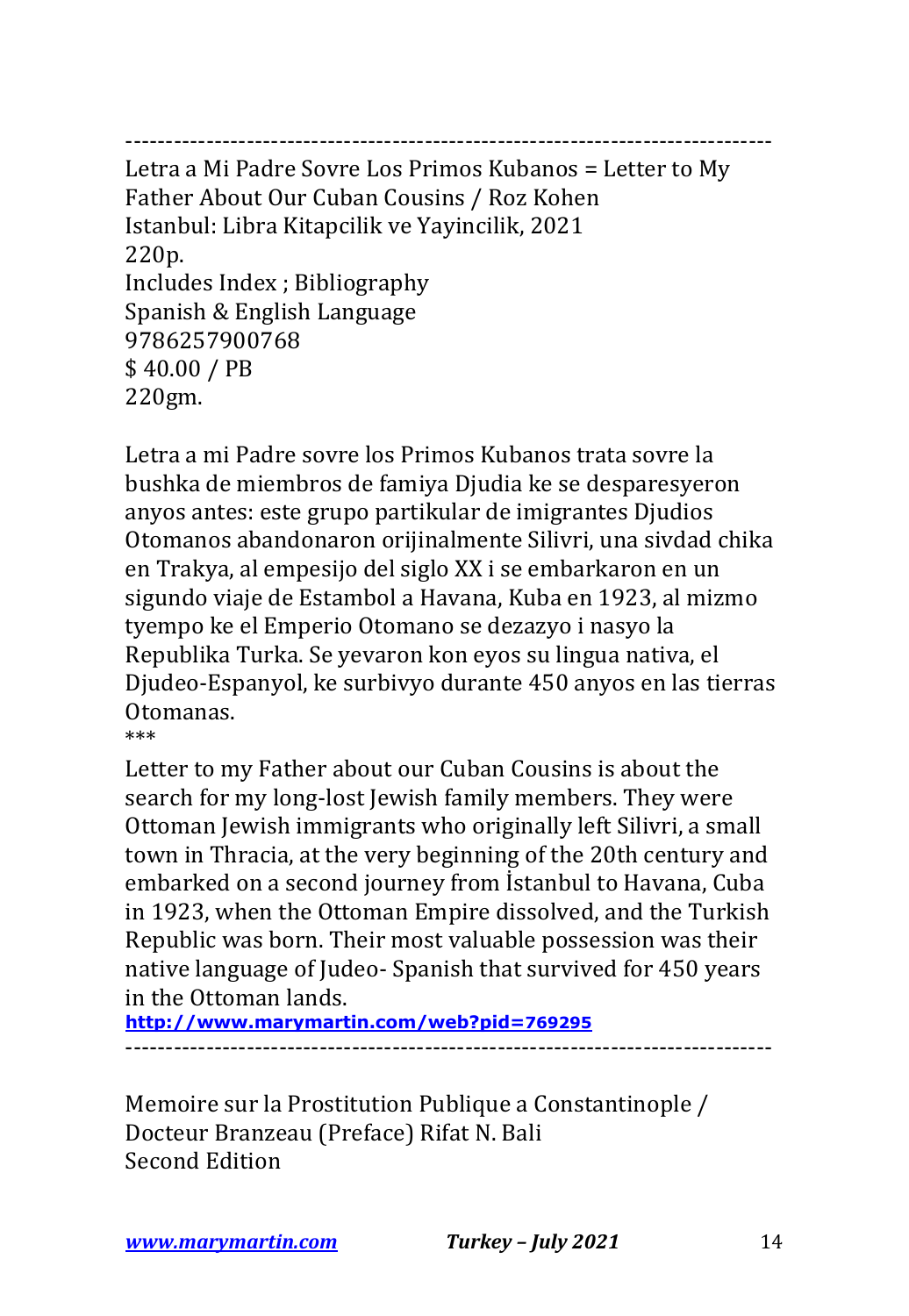Istanbul: Libra Kitapcilik ve Yayincilik, 2021 62p. In French 9786257900836 \$ 30.00 / PB 78gm.

Ce pamphlet, publié en 1861, à notre connaissance n'existe dans aucune bibliothèque. Le seul exemplaire survécu à nos jours et sur base duquel cette réimpression a été faite fait partie de la bibliothèque privée de Monsieur Ömer Koç qui a eu l'aimabilité de nous donner la permission d'une réimpression. Cette étude fait une description succinte et réaliste de la situation critique de la prostitution à Constantinople au début du 19ème siècle et les suggestions de l'auteur pour la préparation d'un projet de réglement de police et sanitaire afin de pouvoir contrôler ce drame social. **http://www.marymartin.com/web?pid=769296** --------------------------------------------------------------------------------

#### **Law**

Europeanization of Minority Rights in Turkey and Greece : A Comparative Analysis / Dr. Ogr. Uyesi Nihan Akincilar Koseoglu Istanbul: Legal Yayincilik A.S., 2021 xxx, 378p. Includes Bibliography

9786053159162

- 1. Minorities Legal status, laws, etc. Turkey.
- 2. Minorities  $-$  Legal status, laws, etc.  $-$  Greece.
- 3. Turkey Ethnic relations.
- 4. Greece Ethnic relations.
- 5. Minorities Civil rights Europe.
- 6. European Union countries Ethnic relations.
- 7. Turkey Relations European Union countries.
- 8. Greece Relations European Union countries.
- 9. European Union countries Relations Turkey.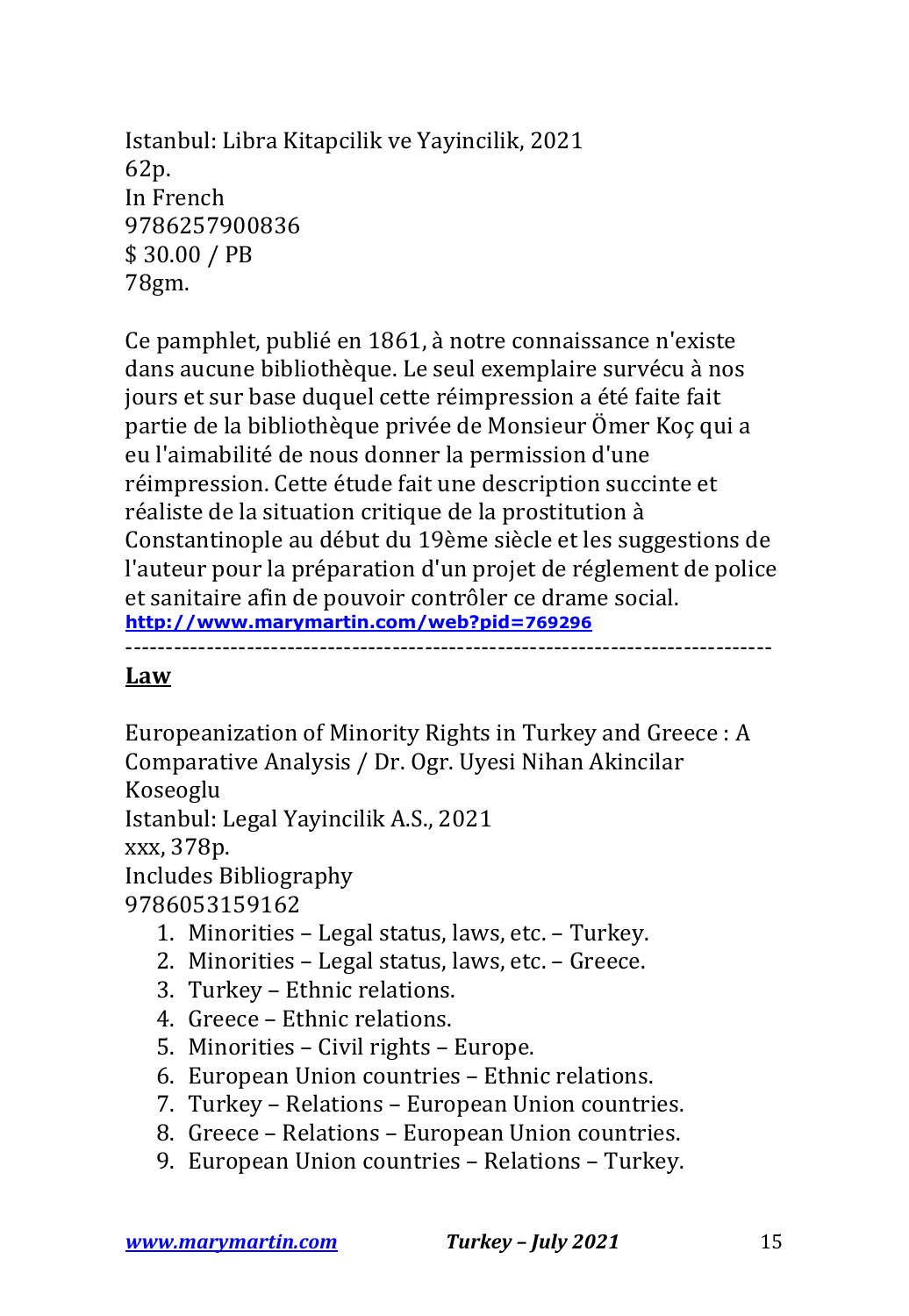10. European Union countries - Relations - Greece. \$ 80.00 / PB 686gm. **http://www.marymartin.com/web?pid=769297**

--------------------------------------------------------------------------------

## **Politics**

Migration in Turkey : Policies, Reactions, Discussions / Didem Doganyilmaz Duman & Gokhan Duman Istanbul: Editions GiTa, 2020 102p. Includes Bibliography 9786257911825 \$ 35.00 / PB 232gm. **http://www.marymartin.com/web?pid=769298** --------------------------------------------------------------------------------

## **Religion – Islam**

Zuhd and Patrimonialism / Tahir Yildiz Istanbul: Cizgi Kitabevi, 2021 144p. Includes Bibliography 9786051965857 \$ 32.00 / PB 164gm.

This study emphasizes that in the Islamic world, where patrimonialism stands out as the dominant form of ruling, there is a tradition of tajdeet that has remained outside the patrimonial network, and function as a civil society and is based on the passion for "autonomy" of Hasan Basri and Abu Hanifa.

This tradition of tajdeet advocated "the supremacy of Sharia", the general good, the public interest [maslahat al-'umma], the rule of law and conducted horizontal political relations with the center. In addition, it was able to shape the actions of the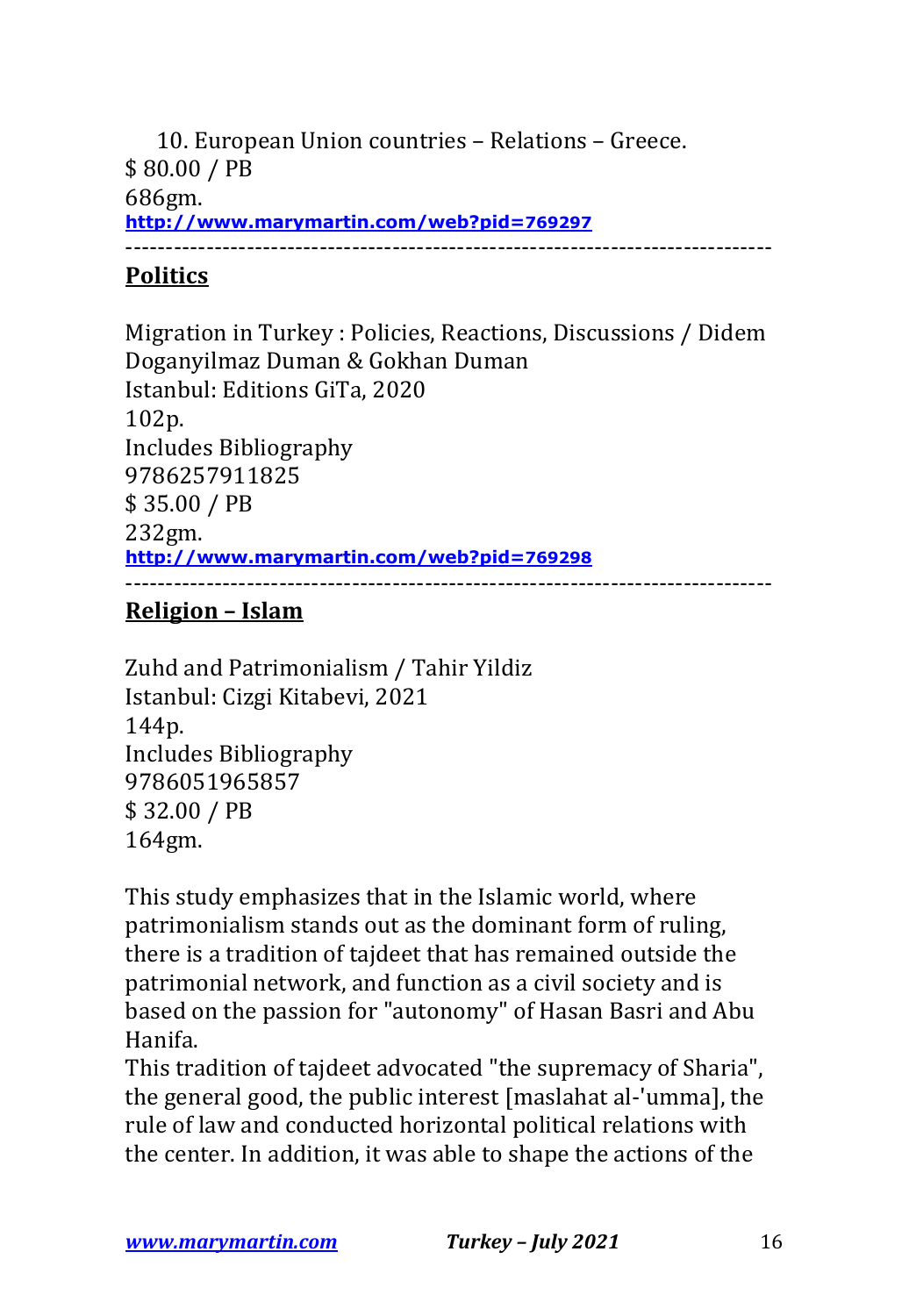center with the function of an intermediate institution. A second thesis emphasizes that this tajdeet movement was born within the tradition of Hacegan, and it's perception of asceticism is based on sociability [khalwat dar anjuman] and does not ignore the material world.

This tradition is the most appropriate social phenomenon in which Melamiyya tradition is visible, which demolishes Weber's arguments on Islamic asceticism, as evidenced by Ulgener's work. In this way, the civil society function of tajdeet tradition and the groundlessness of Weber's approach to Islamic zuhd understanding will be revealed.

**http://www.marymartin.com/web?pid=769324** --------------------------------------------------------------------------------

# **Sociology**

Politics of Ethnicity Identity and Religion : Turkish Muslims in Britain / Talip Kucukcan Istanbul: Cizgi Kitabevi, 2021 368p. 9786051965871 \$ 40.00 / PB 400gm.

Politics of Ethnicity, Identity and Religion: Turkish Muslims in Britain is a study of a micro-Muslim community in UK. This book analyzes how Turkish identity is constructed in the diaspora through an ethnographic study of the role of family, culture, organizations, and religious groups in the reproduction and transmission of traditional values to the young generation. This study informs students, academics, politicians and policy makers in particular about the traditions, values, beliefs and cultural traits of an ethnic community with a multicultural context. This book shows that Turkish and Islamic identities are not fixed and Muslims and Europe do not have a monolithic nature. There is a large diversity of perspectives and approaches to Islam, which indicate that any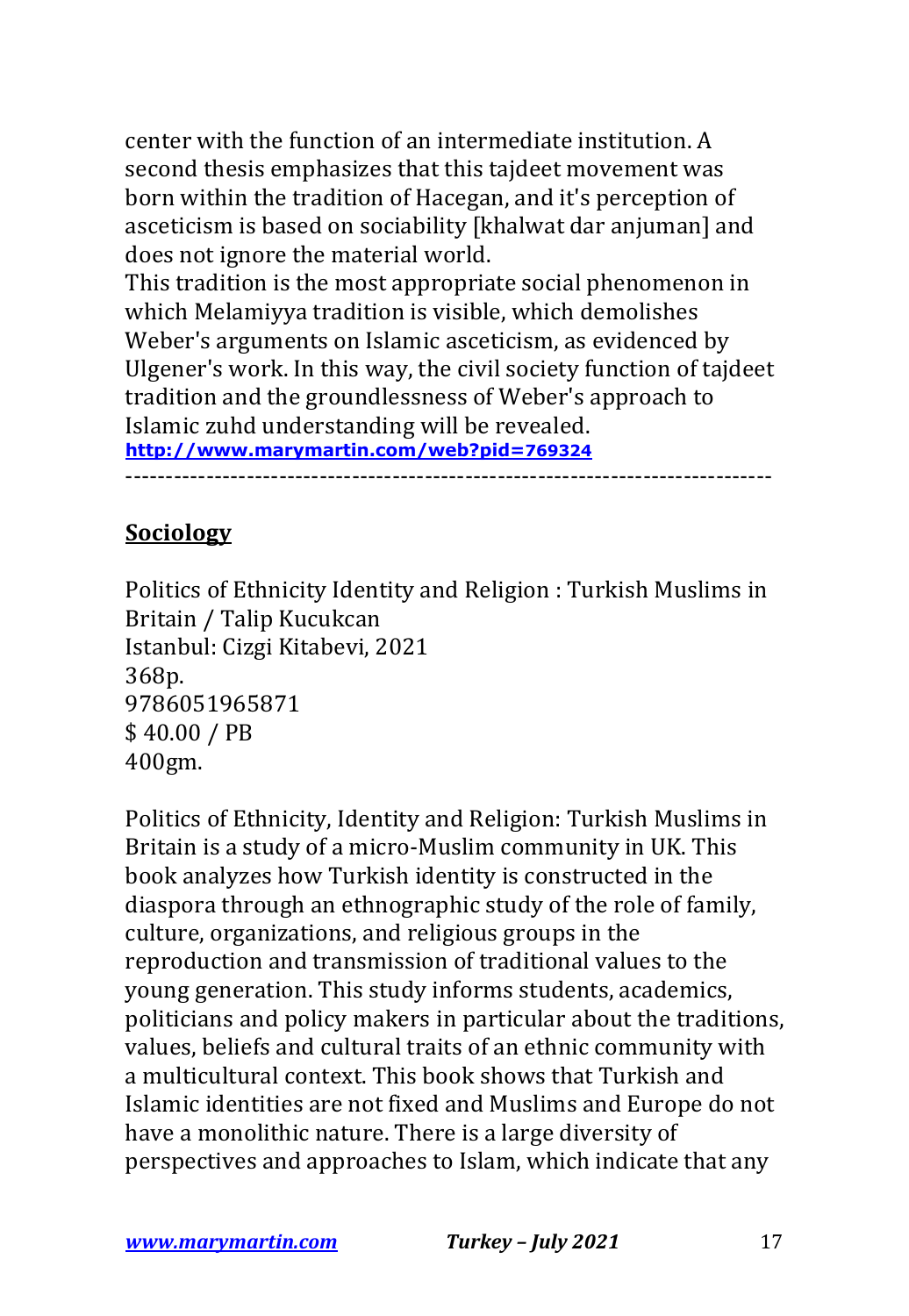essentializing of others as a fixed category undermines pluralims and multiculturalism. The book also argues that there is an emergent identity construction and a sense of belonging among young Muslims who would like to see themselves as a permanent part of European civic culture because their loyalty lies in where they live. **http://www.marymartin.com/web?pid=769325** --------------------------------------------------------------------------------

Hearing the Phenomenon of Divorce in Turkey from Divorce Lawyers : Social Change, Gender and Patriarchy / Hande Sahin Ankara: Gazi Kitabevi Tic. Ltd. Sti., 2021 vi, 148p. Includes Bibliography 9786257358361 \$ 35.00 / PB 162gm. **http://www.marymartin.com/web?pid=769326** -------------------------------------------------------------------------------- Image of Turkey: Perceptions of South Caucasian Students Studying in Turkey / Yildiz Deveci Bozkus & Eda Bekci Ari Ankara: Akademisyen Kitabevi, A.S., 2021 viii, 72p.

Includes Index 9786257354400 \$ 25.00 / PB 104gm.

Based on the prominent definitive values in international relations such as "soft power, political power, economic power, civil power, normative power and cultural power... etc." and geared towards understanding the reflections of this situation on Turkey regarding education, this study's scope aims to measure and evaluate the perceptions and attitudes of the students- those who came to Turkey for their studies from the South Caucasus (Georgia, Armenia, Azerbaijan) - towards Turkey. It is planned that the students' perception of Turkey